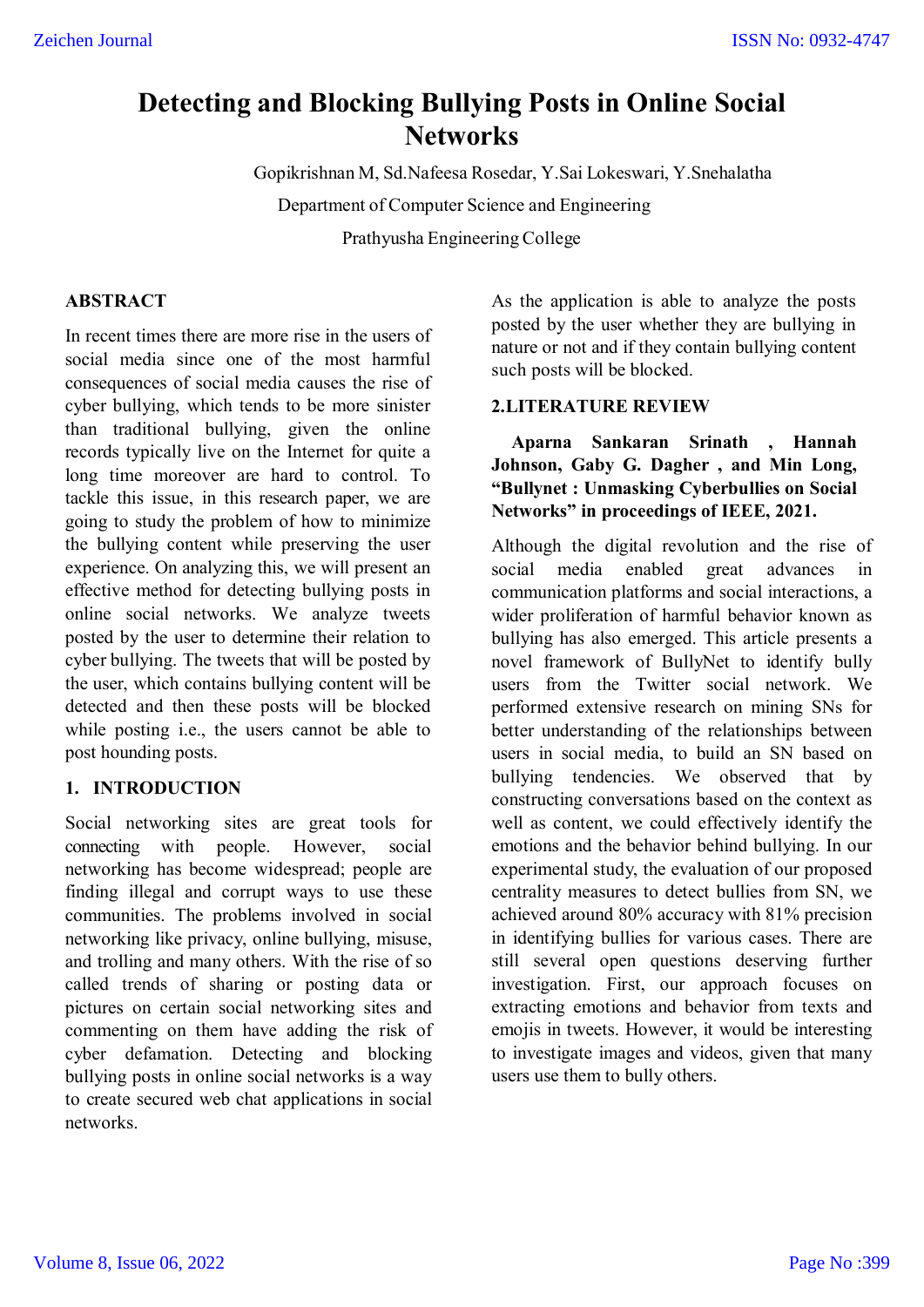Second, it does not distinguish between bully and aggressive users. Devising new algorithms or techniques to distinguish bullies from aggressors would prove critical in better identification of cyberbullies. Another topic of interest would be to study the relationship between conversation graph dynamics and geographic location and how these dynamics are affected by the geographic dispersion of the users? Does proximity increase the bullying behavior?

# **L. Cheng, R. Guo, Y. Silva, D. Hall, and H. Liu, "Hierarchical attention networks for cyberbullying detection on the instagram social network," in Proceedings of the 2019 SIAM International Conference on Data Mining. SIAM, 2019.**

In this paper, we proposed the Hierarchical

Attention Networks for Cyberbullying Detection (HANCD) framework, which progressively builds a social media session by first aggregating words into comment vectors and then into session vectors. The proposed framework uses context to discover the relative importance of specific words and comments, rather than simply filter for words, devoid of context. To model the critical temporal information in a social media session, we jointly optimize the cyberbullying detection and time interval prediction tasks. By manipulating the weights of these two tasks, HANCD can capture their commonalities and differences to improve the performance of cyberbullying detection. Because comments are posted at discrete points in time, future work can be directed to time series analysis, which models a sequence of discrete temporal data in order to extract meaningful statistics and identify important trends. Another vital direction for future research may be time series forecasting, which could be used to predict future cyberbullying instances from previously observed cases. Efforts to more accurately detect cyberbullying on social media remain a critical step toward building safer, more inclusive social interaction spaces.

# **John Hani , Mohamed Nashaat , Mostafa Ahmed, Zeyad Emad, Eslam Amer, " Social Media Cyberbullying Detection using Machine Learning", in proceedings of IEEE, 2017.**

In this paper, we proposed an approach to detect cyberbullying using machine learning techniques. We evaluated our model on two classifiers SVM

and Neural Network and we used TFIDF and sentiment analysis algorithms for features extraction. The classifications were evaluated on different n-gram language models. We achieved 92.8% accuracy using Neural Network with 3 grams and 90.3% accuracy using SVM with 4 grams while using both TFIDF and sentiment analysis together. We found that our Neural Network performed better than the SVM classifier as it also achieves average f-score 91.9% while the SVM achieves average f-score 89.8%. Furthermore, we compared our work with another related work that used the same dataset, finding that our Neural Network outperformed their classifiers in terms of accuracy and f-score. By achieving this accuracy, our work is definitely going to improve cyber bullying detection to help people to use social media safely. However, detecting cyber bullying pattern is limited by the size of training data. Thus, a larger cyber bullying data is needed to improve the performance. Hence, deep learning techniques will be suitable in the larger data as they are proven to outperform machine learning approaches over larger size data.

**V. K. Singh, Q. Huang, and P. K. Atrey, "Cyberbullying detection using probabilistic socio-textual information fusion," in Proc. IEEE/ACM Int. Conf. Adv. Social Netw. Anal. Mining (ASONAM), Aug. 2016, pp. 884–887.**

This paper advances the state of the art in cyberbullying detection beyond individual features to propose a novel method for fusing heterogeneous social and textual features for improved cyberbullying detection. The proposed method leverages the differences in the contributions of heterogeneous data features toward the classification goal and the associations between different features to generate a better classification performance. The obtained results were compared to a recent approach, which used similar dataset and features, and the proposed method resulted in significant improvements in the classification results. With the growth trends in multimodal data, better social network characterization, and textual feature analysis, the proposed fusion approach could provide the backbone for integrating such features for enhanced cyberbullying detection in different settings, thus paving the way for safer online social networks.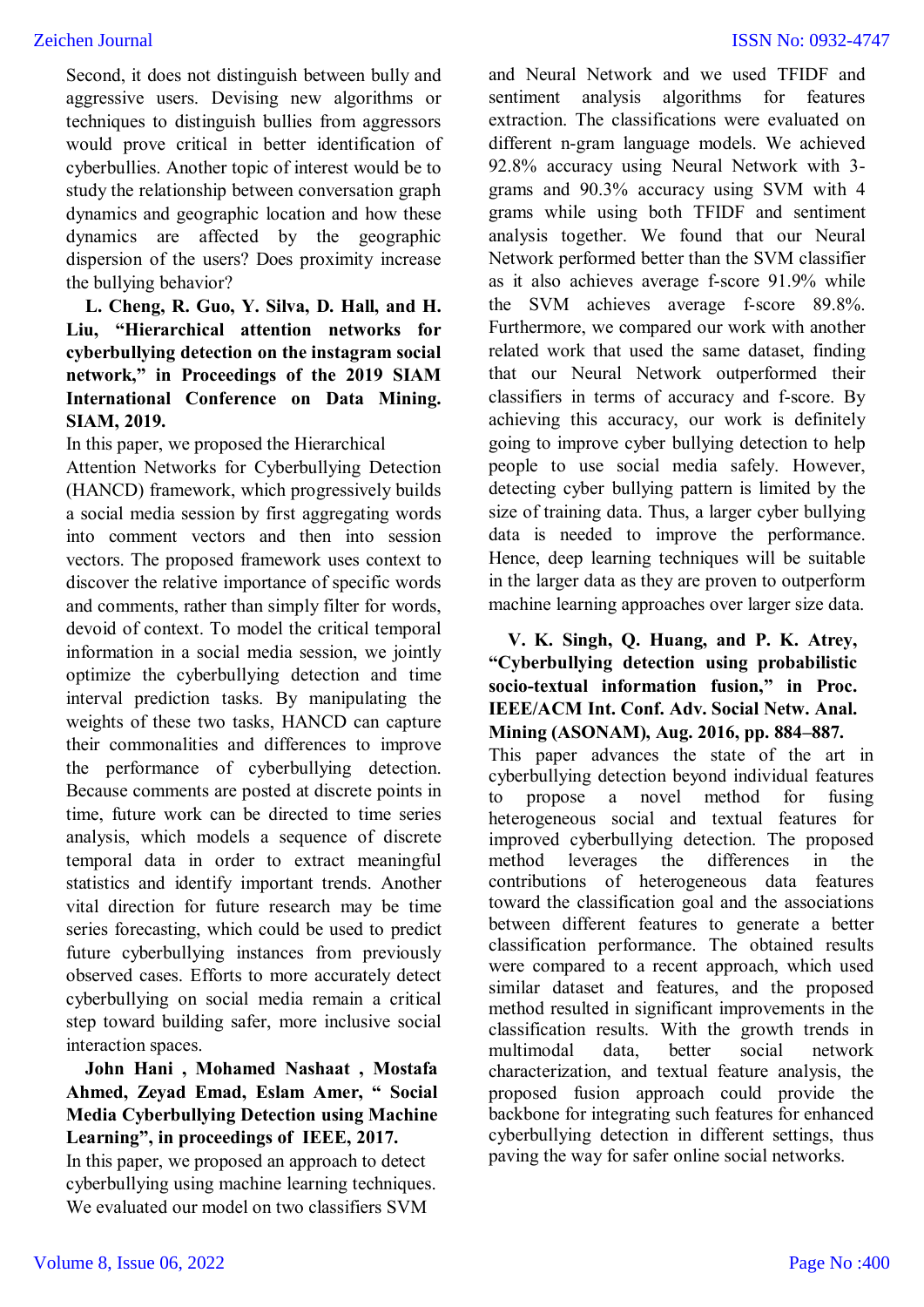# **L. Cheng, J. Li, Y. N. Silva, D. L. Hall, and H. Liu, "Xbully: Cyberbullying detection within a multi-modal context," in Proceedings of the Twelfth ACM International Conference on Web Search and Data Mining, 2019.**

With the growing popularity of social media platforms and rapid increases in social media use among teens, cyberbullying has become more prevalent and begun to raise serious societal concerns. The majority of previous efforts for detecting cyberbullying are based on text analysis. Although they mark an important step forward in combating cyberbullying, these works fail to consider the multimodal nature of social media data (e.g., texts, images, likes/shares, etc.). Our proposed model is based on the belief that multi-modal information can provide valuable insights for characterizing and detecting cyberbullying behaviours, which can complement and ultimately extend previous work. In this paper, we study the novel problem of cyberbullying detection within a multi-modal context. To address the challenges tied to multimodal social media information, we propose an innovative cyberbullying detection framework, XBully, based on network representation learning. XBully first identifies representative mode hotspots to handle diverse feature types and then jointly maps both attributed and nominal nodes in a heterogeneous network into the same latent space by exploiting the crossmodal correlations and structural dependencies. Extensive experimental results on real-world datasets corroborate the effectiveness of the proposed framework. Future work directed towards building a deeper understanding of different modalities in characterizing cyberbullying behaviours will not only improve cyberbullying detection, but may also shed light on behaviours that are unique to users with different roles (e.g., victims, bullies) within cyberbullying interactions. Furthermore, we believe that the most efficient path forward entails interdisciplinary collaboration among researchers in computer science and psychology to address this major social issue.

# **3. EXISTING SYSTEM**

It is hard to accurately interpret user's intentions and meanings in social media based merely on their messages (e.g., posts, tweets, comments), which are typically short, use expletive languages, or may include multimedia contents Volume 8, Issue 06, 2022

such as pictures and videos. For example, Twitter limits its users' messages to 140 characters, which could be a mix of text, words, emojis, and gifs. As a result, it is hard to determine the opinion expressed by a message promptly. In the existing methods they are only detecting the bullying content but not blocking it. In some existing methods they are blocking the users.

# **DISADVANTAGES OF EXISTING SYSTEM**

1. Blocking too many users or social links will degrade user experiences and may arise complaints for the right violation.

2. In the existing methods they are only detecting the bullying content but not blocking it.

# **4. PROPOSED SYSTEM**

To embark upon the issue, in this project, we are studying the problem of how to minimize the bullying content while preserving the user experience. In this view, we will present an effective method for detecting bullying posts in online social networks. We analyze tweets posted by the user to determine their relation to cyberbullying. The tweets that will be posted by the user, which contains bullying content will be detected and then these posts will be blocked while posting i.e., the users cannot be able to post bullying posts.

# **ADVANTAGES OF PROPOSED SYSTEM**

- 1. We take the first look into minimizing the bullying content while preserving the user experience.
- 2. In this we are not only detecting the bullying posts but also blocking the posts.
- 3. In this, there will be no mislead in the prediction of bullying content because only Admin can train the system.

# **5. MODULES**

# **User registration and Login**

User can be able to register in the application by giving all the required details, followed by the total data of the user is stored into database and admin is able to see the user credentials. After the user registration is completed, user can login the Page No :401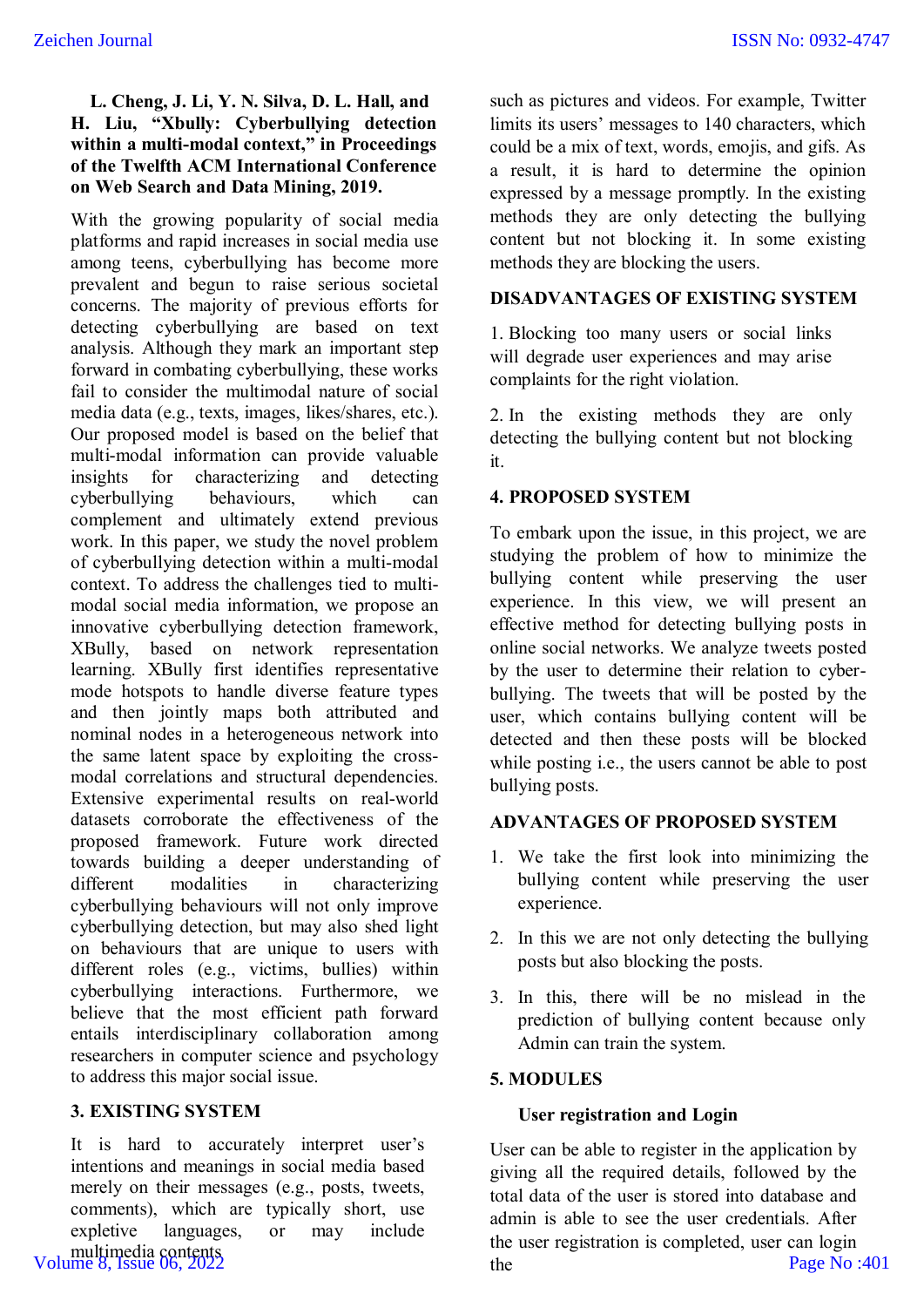application by giving their username and password. User home page contains their profile details and user can able to find friends and can send friend requests.

#### **User Creates a Post**

In the user home page users can be able to create a tweet by giving the tweet title, content for the tweet and by adding the image of the tweet which they want to post. User can view all the tweets they have created. User can be able to view the tweets posted by their friends and can retweet the posts created by their friends.

# **Admin Adds Bullying Words**

Admin have all users credentials and all the users information is stored in the database by using MYSQL. Admin can be able to view all the tweets and re-tweets posted by the users which are stored in the database. Admin can add bullying words to the system based on which the tweets are analyzed later.

#### **Detection of Bullying Posts**

While the user creating a post the system will be able to detect the posts which contain bullying words. This detection can be done based on the content the user creates while posting the post. Here client side validation will be done.

#### **Blocking of Bullying Posts**

After detecting the posts that are in bullying in nature will be blocked and the user will be getting an alert that the post is invalid.

# **6. SYSTEM ARCHITECTURE**



#### **7. OUTPUT**

**Welcome to User Register** 

| <b>BE THE REPORT OF A</b> |                           |
|---------------------------|---------------------------|
| User Name*                |                           |
| Password*                 |                           |
| Email-Id*                 |                           |
| Mobile Number*            |                           |
| Your Address *            |                           |
| Date of Birth "           |                           |
| Select Gender*            | --Select--<br>$\check{ }$ |
| <b>Select Profession*</b> | $-Select-$<br>$\check{ }$ |
| Select Profile            | <b>Choose File</b>        |
|                           | <b>REGISTER</b>           |

**Figure 1. User Registration Page**



New User? Register here

# **Figure 2. User Login Page**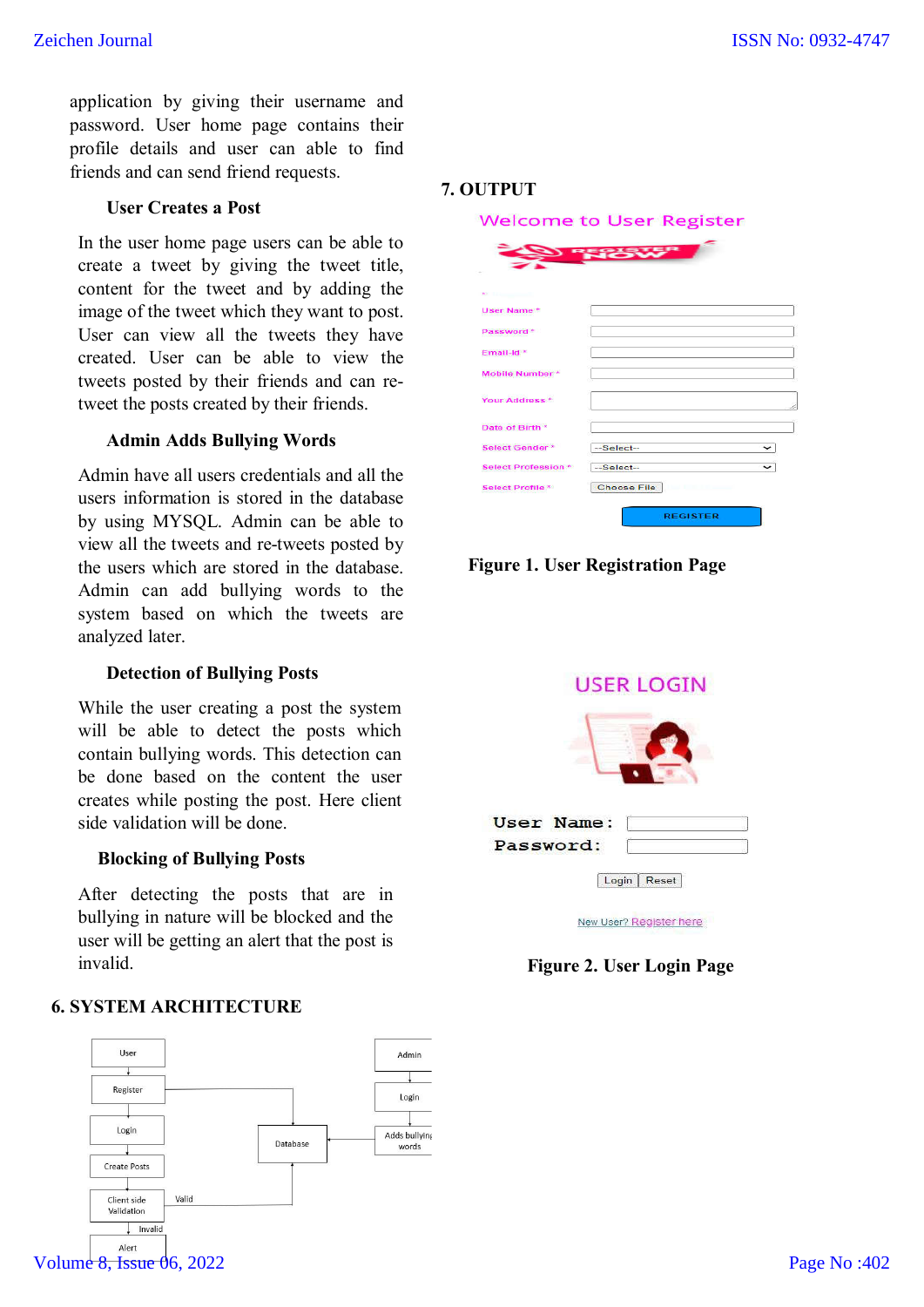

#### **Figure 3. User Home Page**



# **Figure 4. Admin Login Page**

**Tweet Posted Status....** 

Found Cyberbullying..... Your Tweet is not Created !!! Back

# **Figure 5. Bullying posts will be detected and blocked**

# **8. CONCLUSION**

Detecting and blocking bullying posts in online social networks is an effective way to create secure web-chat application in social networks. The application is able Volume 8 Issue 06, 2022 mformation posted by

the user whether it contains any bullying contents or not. If the post is bullying in nature, it will not be posted and the user gets an alert. The admin adds some of the cursing, swearing or expletive words to the system which are bullying in nature. These words are used by the system to predict the tweet posted by user as bullying or not and can be able to block the bullying posts. Evaluation shows that detecting and blocking bullying posts in online social networks achieves high information category detection accuracy.

# **9. REFERENCES**

[1] Aparna Sankaran Srinath , Hannah Johnson, Gaby G. Dagher , and Min Long, "Bullynet : Unmasking Cyberbullies on Social Networks" in proceedings of IEEE, 2021.

[2] L. Cheng, R. Guo, Y. Silva, D. Hall, and H. Liu, "Hierarchical attention networks for cyberbullying detection on the instagram social network," in Proceedings of the 2019 SIAM International Conference on Data Mining. SIAM, 2019.

[3] John Hani , Mohamed Nashaat , Mostafa Ahmed, Zeyad Emad, Eslam Amer, " Social Media Cyberbullying Detection using Machine Learning", in proceedings of IEEE, 2017.

[4] V. K. Singh, Q. Huang, and P. K. Atrey, "Cyberbullying detection using probabilistic socio- textual information fusion," in Proc. IEEE/ACM Int. Conf. Adv. Social Netw. Anal. Mining (ASONAM), Aug. 2016, pp. 884–887.

[5] L. Cheng, J. Li, Y. N. Silva, D. L. Hall, and H. Liu, "Xbully: Cyberbullying detection within a multimodal context," in Proceedings of the Twelfth ACM International Conference on Web Search and Data Mining, 2019.

[6] R. Zhao, A. Zhou, and K. Mao, "Automatic detection of cyberbullying on Page No :403